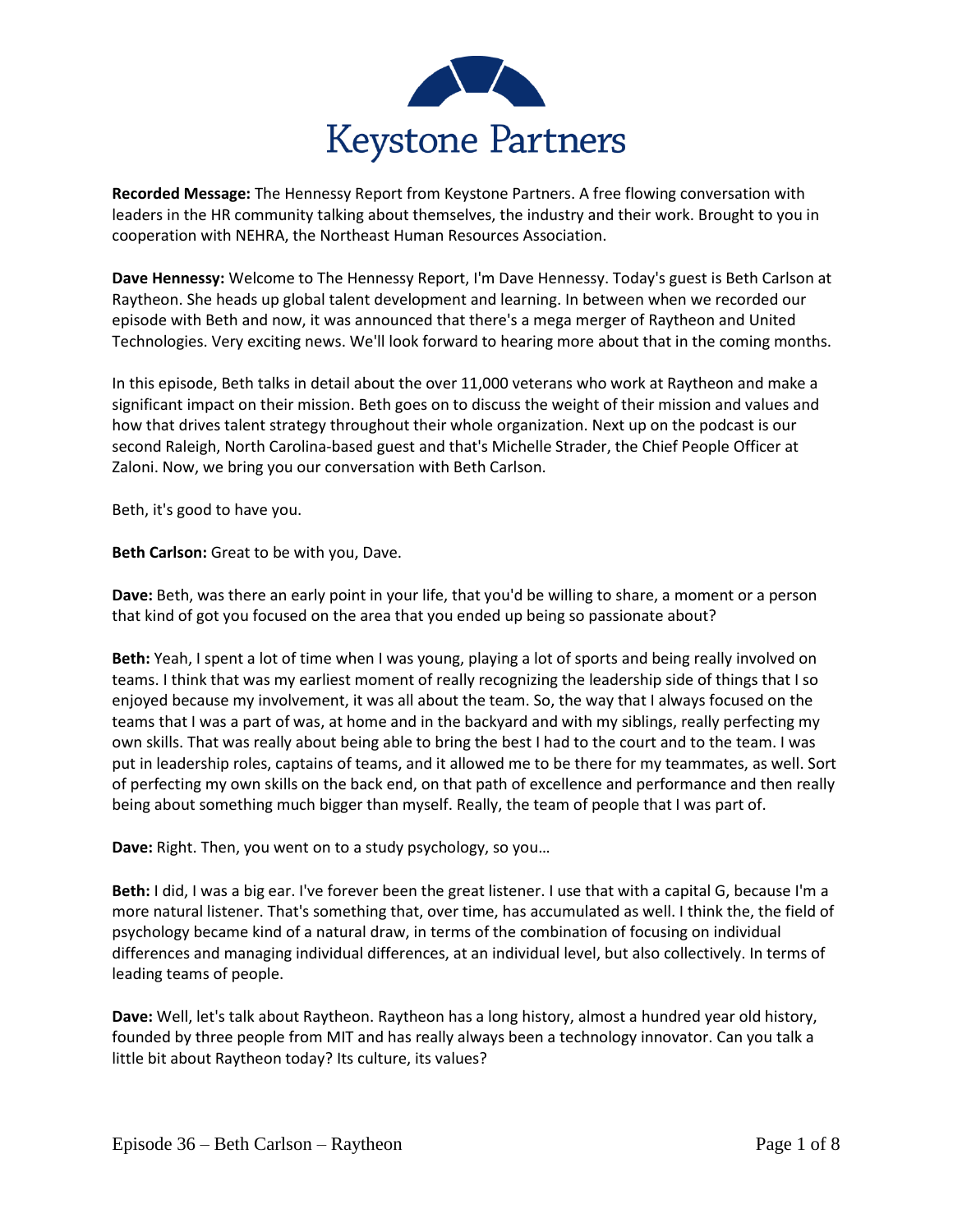

**Beth:** Yes. Technology innovation continues to be the main artery of Raytheon. We're a company of 67,000 employees, tens of thousands of engineers. We continue to be rooted in technology and innovation and that continues to be our path forward today. Our focus is squarely on our ultimate customers, our war fighters and ensuring that they have an unfair competitive advantage on the battlefield, or in whatever sphere of battle is occurring. Our focus on ensuring that they come home to their families and their loved ones.

So, our mission is: we create trusted, innovated solutions to make the world a safer place. Yes, a long history, a consistent history and that, I think, feeds into the culture that we have today. It's central to our culture, or the company values and we wear those values on the back of our badge. We have five of them: trust, respect, collaboration, innovation, and accountability. Those values are central to the way that we do our work, to the way that we engage with one another and ultimately, to the way in which we deliver on our commitments to our customers.

**Dave:** It might be a good jumping off point, to talk a little bit about your role, Beth. How you incorporate those values into the work you do here. Talk a little bit about what your scope of responsibility is here.

**Beth:** I lead the Global Talent Development and Organizational Effectiveness organization. It's part of the Human Resources organization here at Raytheon. I have a terrific team of people within the organization and our entire focus is really on risk mitigation. Whether it's risk mitigation from a talent perspective and ensuring that we have the talent that we need to achieve our objectives and risk mitigation from an organizational effectiveness perspective. In terms of ensuring that the way in which we're organized and aligned actually also is right and aligned with our business strategy and are achieving our objectives. Really, everything that we do is focused on accelerating performance. Strengthening performance, accelerating the readiness of talent, and strengthening performance and accelerating the readiness of organizations for the future.

**Dave:** Can you talk a little bit about how your values and what you're doing in your role contribute to help all people can be leaders inside this organization?

**Beth:** I think, from a values perspective, they are embedded in the way that the company works. The way that decisions are made, the way that policies and programs are established. It's all interwoven, so they're not sort of separate and distinct. We do weave them into the different career development programs, resources that we have. We weave them into our leadership development programs as well, but it's more up to 67,000 individuals, holding on to those values and ensuring that every day they come into work, that they are doing their part to uphold the values that this company runs on.

When I think about culture, I think about multiple dimensions. I think about the culture that all leaders are accountable for creating, for the organizations that they lead, the environments that they create, where employees have the opportunity to come to work. To show up, fully, who they are, and to be able to contribute everything they've got to contribute, in an environment where they can find purpose and have opportunities to grow and develop.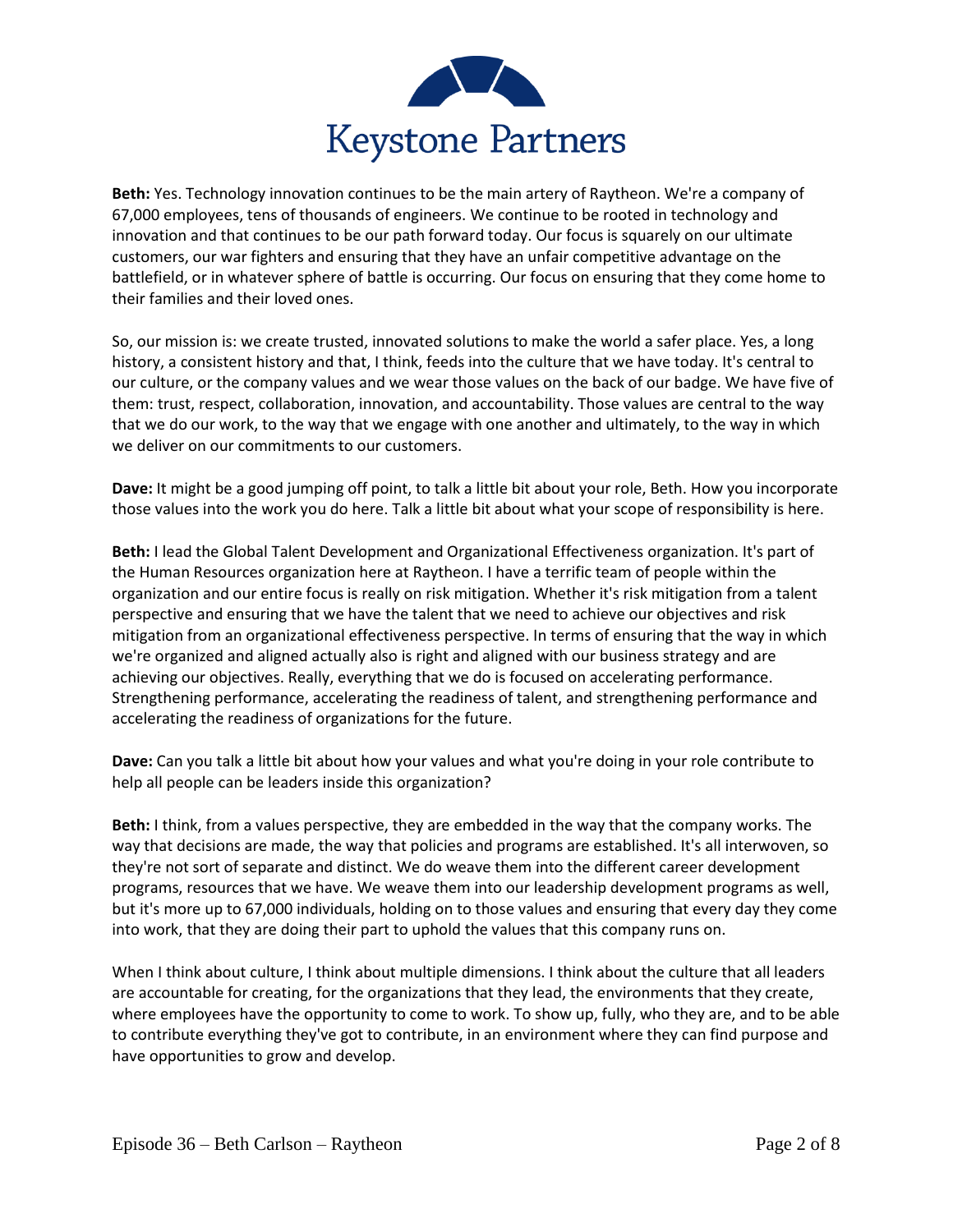

**Dave:** I think this is true – I think I've heard this in the past – that there's a lot of people that work at Raytheon that may have worked in the Department of Defense or worked in the military in some capacity in the past. Is that true? Is there a high percentage or a significant…

**Beth:** It is true. Yes. A significant number of veterans at Raytheon. We have over 11,000. We're proud to be able to employ veterans and certainly the skills and capabilities that our veterans have are so relevant to the work that we do. In many instances, we have people who served in the military who actually used the products and technologies that we created and so, we have that firsthand feedback, but also perspective of what really is needed and necessary.

**Dave:** Just like what you said at the very beginning, what your mission, what's your job, is to help people in the battlefield get the unfair advantage. What feedback do you hear from people that worked in the military, when they join Raytheon? Because it's not exactly the same…

**Beth:** It's not exactly the same.

**Dave:** …I mean, you're a technology firm and that's…

**Beth:** Yes, it's not exactly the same. I think where the similarities lie are, certainly, first and foremost, in terms of the sense of purpose. Who we are and why we exist. That's absolutely shared. I think another similarity is, in the military, rules and regulations are a given. At Raytheon, we have many policies and processes and procedures that also inform the way that we work. That too, is similar.

I think where there can be some adjustment and it comes in different forms, in one instance, it could very well be being in such a structured environment in the military. Then, being in a company with plenty of scaffolding around, "Here's how we do things and these are the processes every step of the way." There is an element that we're really focused on right now in terms of really empowering our employees. That whole notion of empowerment is something that can be differently exercised in the military that is…

**Dave:** The command and control, versus empowerment.

**Beth:** Yes, yes.

**Dave:** Because you're trying to create an innovative culture, right?

**Beth:** That's right.

**Dave:** You're always trying to be productive.

**Beth:** Innovative. Right now, we're, we're very focused on, "How do we continue to leap ahead?" It's not so much the slow move, slow steps, but from an innovation perspective, it's really, "What are the game changers?"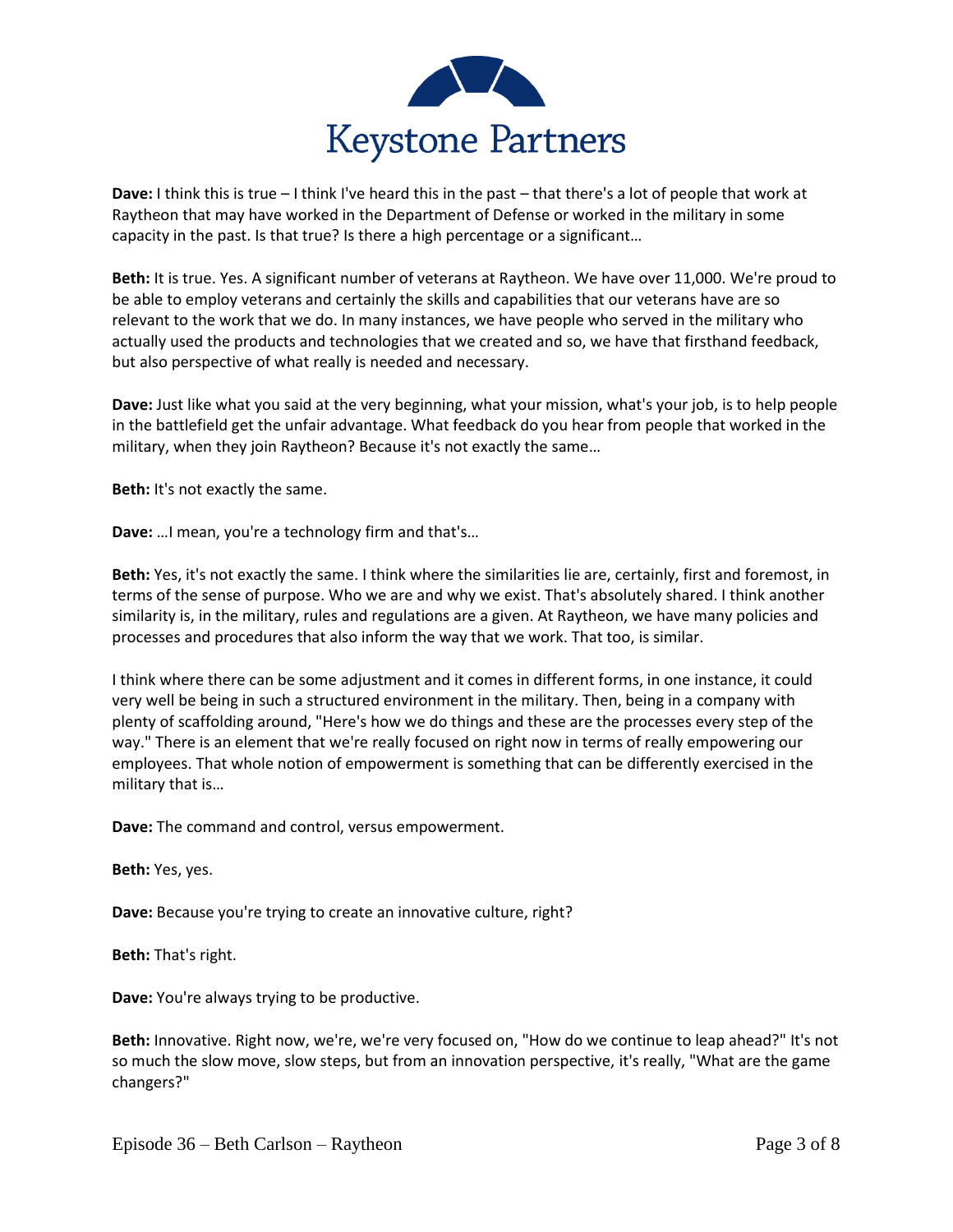

**Dave:** That's interesting.

**Beth:** So that could be a difference.

**Dave:** What do people that are veterans or former military bring to your culture that elevate it even more?

**Beth:** Yes. So many things, but the, the first couple of things that come to mind are, again, that up front close personal experience. The experience of being on the line. For civilians like myself, that's something that I can do my best to understand. Yet, there's nothing that replaces that actual experience.

**Dave:** How do you specifically see those experiences benefit this organization?

**Beth:** I think just a very strong undercurrent, again, fueling the ongoing focus of why we exist. To protect our nation and our allies and to bring those who are actually on the line protecting our freedom and our sovereignty, home.

**Dave:** Right. Those people that have done it themselves can be the best ambassadors inside the organization.

**Beth:** Absolutely.

**Dave:** That's great. In our prior meeting you and I had, we talked about how the role of leading and managing, years ago, used to be somebody's whole job.

**Beth:** Yes.

**Dave:** And, how now, people have their own individual contributor roles, as well as managing leading people. Can you talk a little bit about that? Because I remember we had a discussion about that.

**Beth:** Yes. I think what you've said is spot on. In an era where the luxury, so to speak, of being a leader or a manager and that really being the majority of your job. Very different way to grow, develop and practice leadership skills, compared to literally leading, in some instances, we have leaders who are leading a number of employees and have a full workload themselves in a technical role.

**Dave:** A technical role. Yeah.

**Beth:** So, to carve out that time. Our focus now is, "Are there different ways that we can deliver on that commitment?" And, it is a commitment that we have for all of our employees, to be able to, again, bring their authentic selves to work every day. To have the opportunity to grow and develop here. We have fabulous jobs here. We have an undeniable great purpose and with the combination of those two things, anyone joining Raytheon should be able to, if they so choose and if they perform, should be able to have a full career here.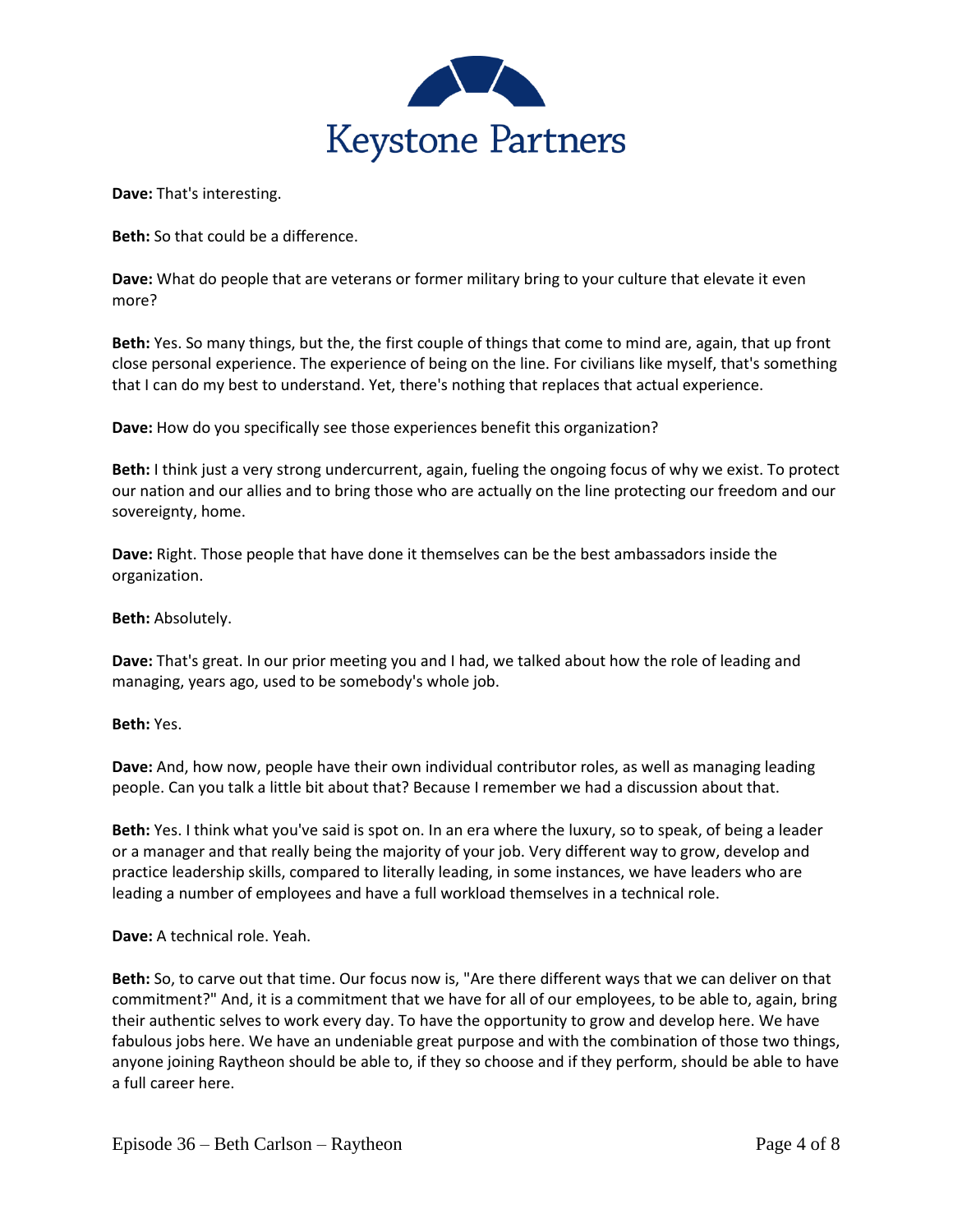

When we focus on the change in demographics and the millennials coming into the workplace and what we have experienced and understand, a real interest and desire is on ongoing growth and development. Sort of building tools and skills that either they can leverage here or pack up and bring somewhere else. Our view is, "Use them here." We have so many different opportunities and we need to ensure that our employees are aware of those opportunities and how, in an ongoing way, focusing on the experiences that they're having and what they are building, and the skills they are developing through those experiences, and work can be a series of experiences versus, how I may have reflected on my career – this many jobs, this many titles and roles.

**Dave:** Titles and stuff, right.

**Beth:** Yes. Really, I could repackage that and say, "I had a tremendous variety of experiences and that has served me well."

**Dave:** You have so many engineers here. I'm sure there are many that you want to find a way to keep and develop and grow, like you're talking about, but they don't necessarily want to be in the management track.

## **Beth:** That's right.

**Dave:** What do you do to help those people find, because I think we all have this thing, as we grew up, the way you advance, is you become the boss of the function. That that's the goal, right?

**Beth:** Yes, yes.

**Dave:** So, how do you change that mindset? How do you create opportunities for people that don't want to manage other people? They want to just do that technical work so well, that scientific engineering work that you need?

**Beth:** We rely on that. We rely on having employees who want to be the best engineers and follow that engineering technical path. That is a critical backbone for us. It goes back to what we were talking about earlier, where it boils down to every person, in terms of their interests, their passions, their desires for themselves. One of the things that I have focused on, more recently, is the criticality of really honoring our talent where they are. There are times when leaders see the potential in their talent and want for their talent, something that their talent is not looking for themselves.

And so, how do you balance that sort of stoking something that maybe an employee doesn't recognize in themselves, that once noted, they can follow a different path?

**Dave:** Sure.

**Beth:** And/or honoring someone who just wants to come in and do what they're doing. They love what they're doing…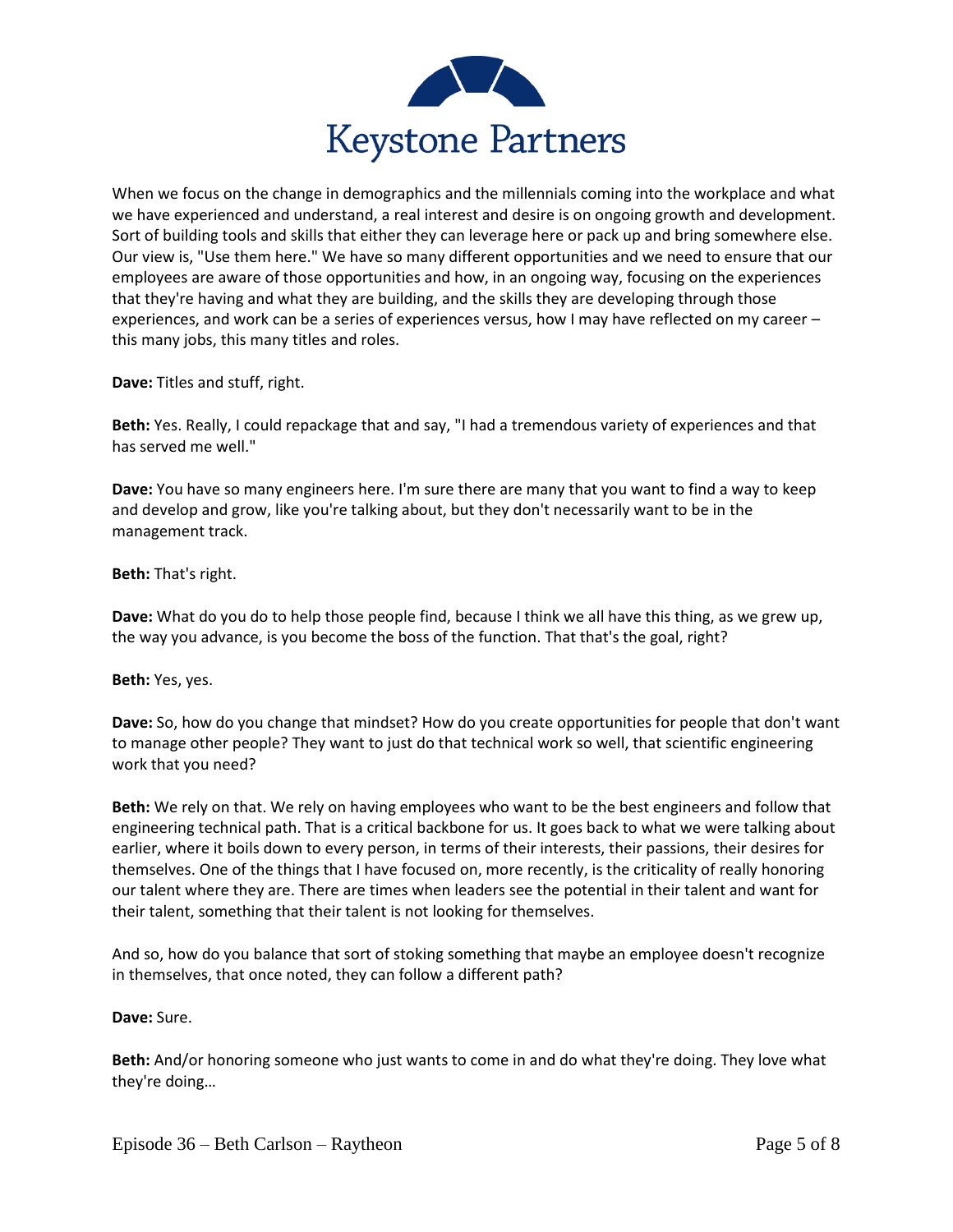

**Dave:** They love that work, yeah.

**Beth:** …and home they go, and that's their career, that's what they want. It's both. To me, it really does get back to the beginning of our discussion. We talked about psychology and the whole idea of managing individual differences. I think that's what leadership is really all about.

**Dave:** That's great.

What's something that people would be surprised to learn, about what it's like to work at Raytheon? Somebody from the outside? I think everybody has their image of what happens at a defense tech contractor. I know a technology-innovating defense contractor.

**Beth:** Well, and maybe the best way for me to respond to that, is what was so surprising for me.

**Dave:** Oh, yes, that's a great idea, right.

**Beth:** What was surprising to me, was being surrounded by these unbelievably smart, brilliant people at every turn.

**Dave:** It's the genius factor.

**Beth:** It's the genius factor, but here's the thing about the genius factor; everybody's got an ego. Egos show up in a variety of different ways, but when there's a problem to be solved, there is no ego. These great brains get together and solve really hard problems day-in and day-out. Tom Kennedy, our CEO, likes to talk about making the impossible possible and that is what occurs with seemingly, regularity. That, to me, it just sounds like a bunch of words that string together into a tidy sentence, but it is very real. I've had plenty of experiences, as we all have, where egos somehow create, and are prevalent in a system. In an environment where egos could reign supreme, based on capabilities, it just seems near absent.

**Dave:** Oh, that's fantastic. Can you talk a little about Tom's leadership style? Tom Kennedy's?

**Beth:** Tom is an amazing leader. He has amazing energy and amazing passion and focus. He operates from, as he would refer to it, the very core. When there are issues that need to be solved and from a strategic plane of course, as well. He can toggle back and forth in any given conversation. He is remarkable. He is passionate about innovation. He is passionate about talent and organizational effectiveness, which makes the work that my organization is responsible for even better still. He is all about our mission and flawless execution. I mean, that's how he's wrapped.

**Dave:** I think, Beth, you know, that we produce this podcast in cooperation with NEHRA, the Northeast Human Resources Association and we have Sarah Dumont, the podcast producer who's on the NEHRA YP, young professionals committee, here to ask you a question.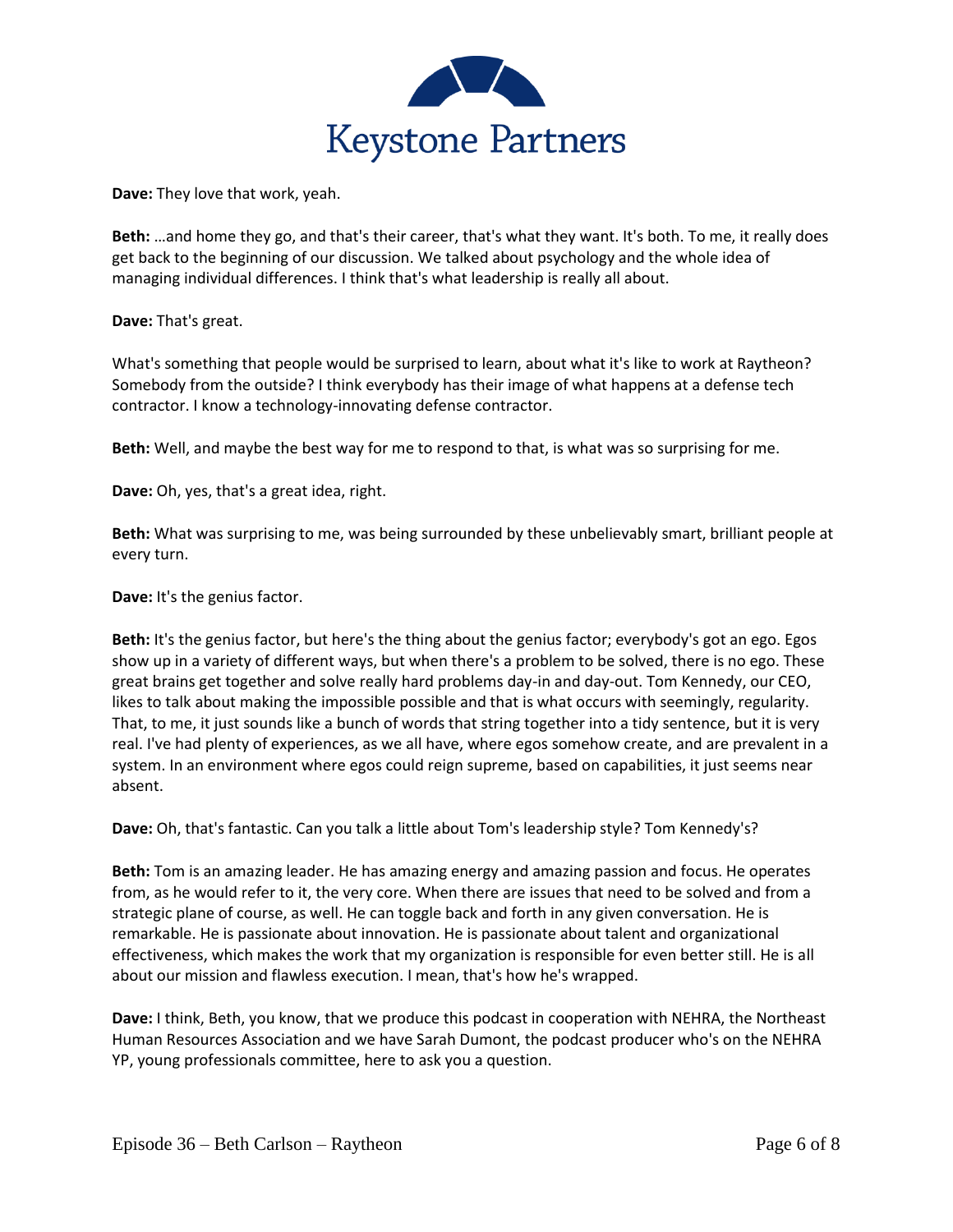

**Sarah Dumont:** The NEHRA YP question today is; when developing talent all over the world, do you use different strategies to get employees to achieve a goal in the United States versus a different country?

**Beth:** That's a great question, Sarah. Thank you. The tools and resources that we use in the United States are similarly used by our employees in a variety of different countries. Those things are the same. The way in which employees are coached and developed and our philosophy around development, that's similar too. I think, at the end of the day, as people, we have different wants and expectations and aspirations for ourselves.

That's so whether you're in the United States or you're in Saudi Arabia or you're in Poland or you're in Australia or you're in the U.K. and so on. It really goes back to whatever those cultural norms are that need to be managed through, is the way that the development, so to speak, would occur. But, in terms of meeting the needs of individual employees, I think that's universal.

**Dave:** If you could write a letter of career advice to yourself, to Beth Carlson of 30-years-old, what would you write?

**Beth:** I think it would be a tome, but I think one of the things that I would highlight, and this falls under the just, I think a, critical learning, would be, "Trust your gut. Trust your instincts, build your skills, build your capabilities, continue to be risk-averse, in terms of your pursuit. When you see and feel a red flag, honor it. Honor it."

**Dave**: Trust your intuition.

**Beth:** Absolutely.

**Dave:** Impressive. What's something interesting about you that we wouldn't find on LinkedIn?

**Beth:** I completed an Ironman.

**Dave:** Oh, really?

**Beth:** Yes. That was close to a decade ago.

**Dave:** Where was it?

**Beth:** In Louisville, Kentucky. My goal was to be able to finish, so it was actually a very simple goal. Which meant, in each leg…

**Dave:** I don't think it's a simple goal.

**Beth:** Well, there was a lot to learn, because at each leg, if you don't complete it within a predetermined timeframe, then you're done.